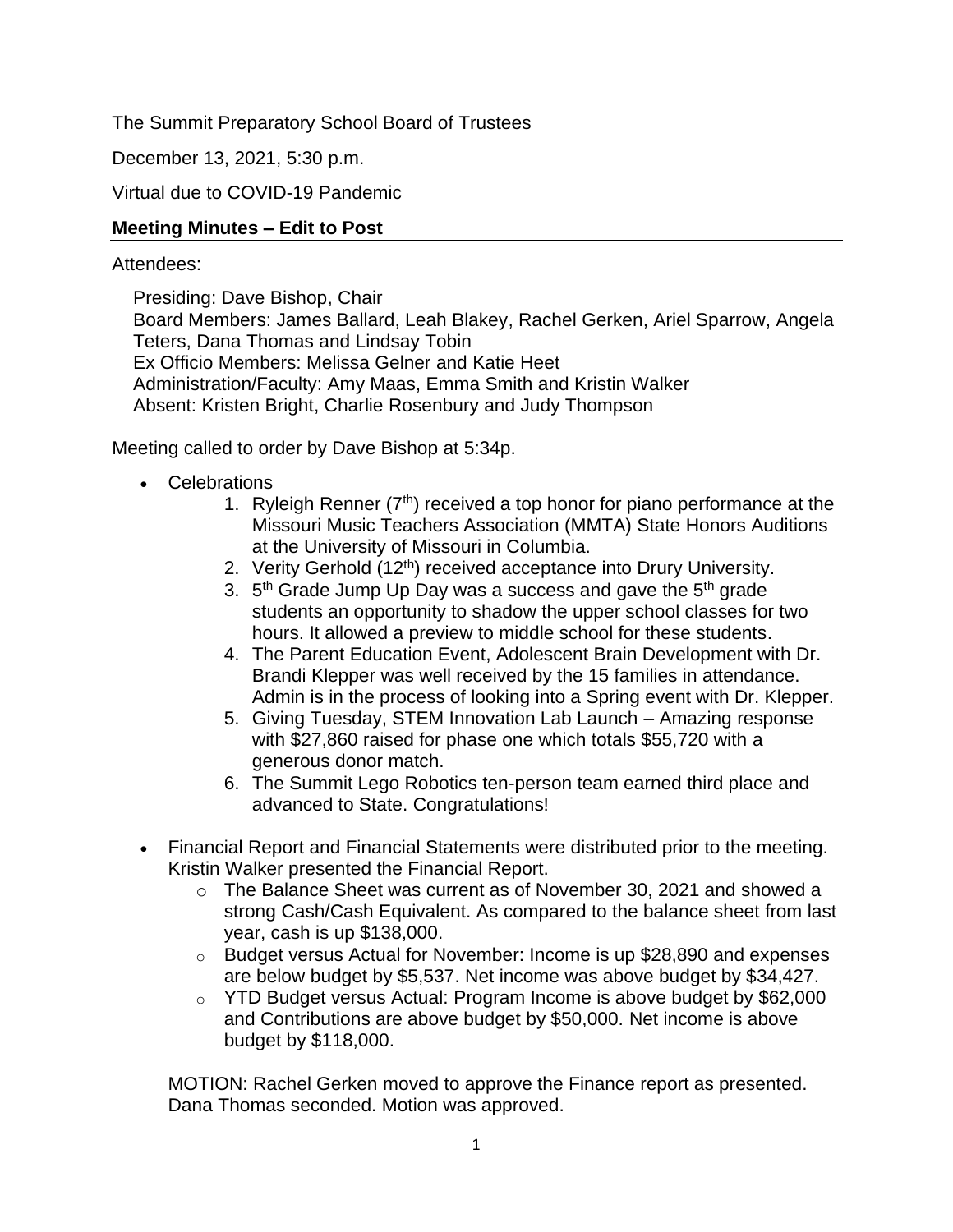# CONSENT AGENDA (Status Reports)

The following reports were submitted to the board in advance of the meeting.

- 1. Head of School Report Dr. Katie Heet
	- Dr. Heet met with 2 of 3 past SPO Presidents to discuss thoughts and best practices for SPO operations.
- 2. Faculty Report Emma Smith
- 3. Admissions Report, Attrition Report Amy Maas
	- As of the meeting, there are 144 students enrolled, 1 contract extended and 1 contract to be extended the following week. Goal is 148 students.
- 4. Development Report Dr. Katie Heet
- 5. Marketing Report Amy Maas
- 6. Strategic Planning no report
- 7. Building and Grounds Report no report
- 8. Crisis and Risk Assessment no report

MOTION: Leah Blakey moved to approve the Consent Agenda as presented prior to the meeting. James Ballard seconded. Motion was approved.

## OLD BUSINESS

• Budget Discussion – 4-year projection model will be updated with scenarios A and B.

### NEW BUSINESS

• Capital Improvements (Upper School) – Admin is requesting future capital improvements to include sound mitigation, 2 garage doors and math/STEM classroom spaces.

MOTION: James Ballard made a motion to approve one time spending of up to \$15,000 to purchase garage doors for middle/upper school space. Leah Blakey seconded. Motion was approved.

- Innovation Lab (Timing)
- State of the Summit The Strategic Planning committee is working with the Admin team to create an agenda for the State of the Summit presentation on January 27<sup>th</sup> at 6p. All board members are encouraged to be present for the presentation.
- Ratify Special Vote See below for motion approved through email on November 16, 2021.

MOTION: Dana Thomas on behalf of the Building and Grounds Committee recommended a motion to temporarily waive the following financial policies allowing the school to quickly secure an experienced general contractor for the